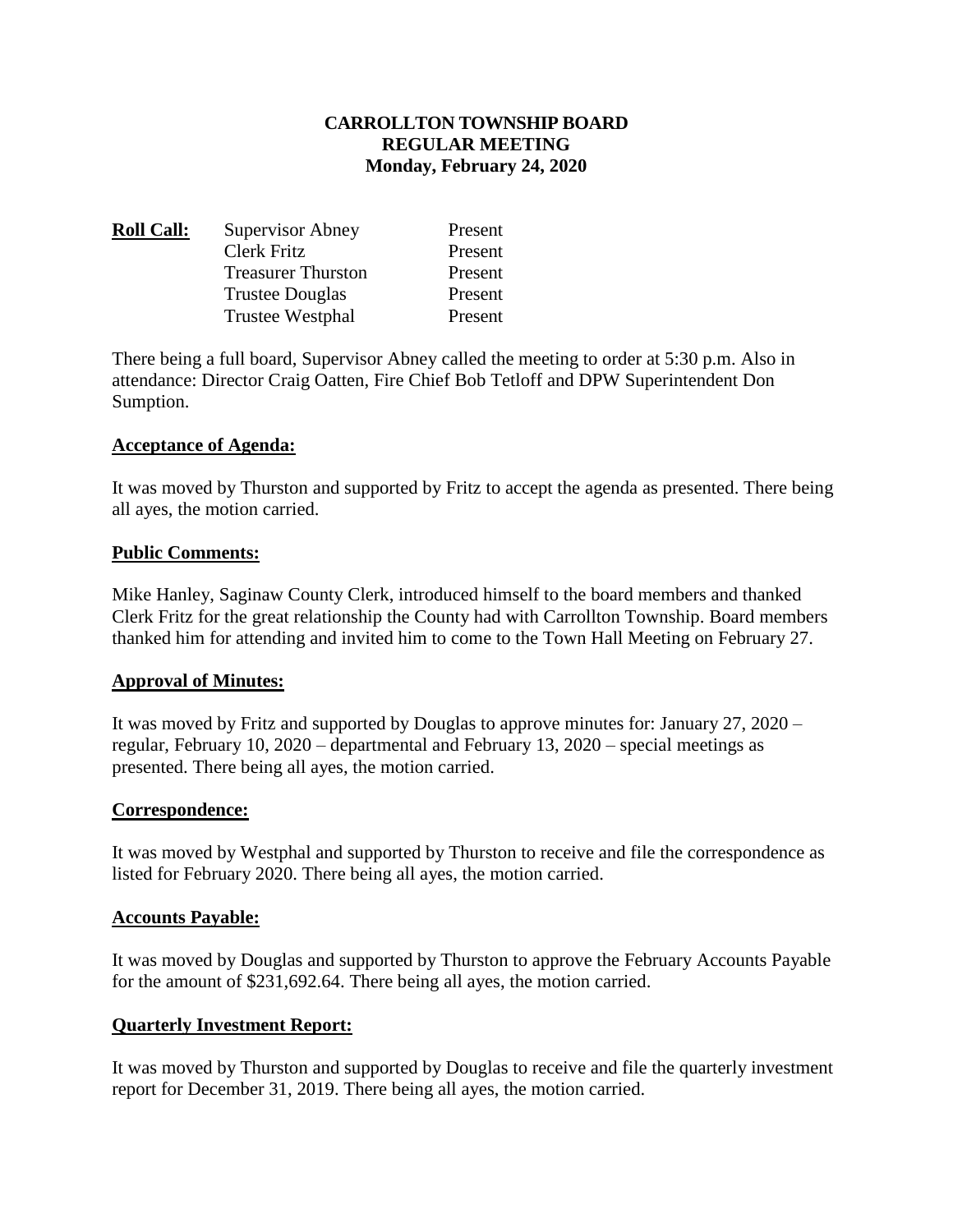# **Committee/Commission/Board Reports:**

Board reports were reviewed. Discussion followed.

#### **Pending Business:**

Oatten handed out the draft Fiscal Year 2020-2021 General Fund Budget and discussed his concerns with the deficits predicted. He asked the board if the Township should hold off on hiring a full-time code enforcement officer until the fiscal year budgets were reviewed in March. It was board consensus to do so.

Oatten provided a printout of all the questions and answers from the first Town Hall Meeting reference the road millage held on February 13, 2020. He will provide the handout at the next meeting February 27 as well as in the Township Office front lobby for residents.

#### **New Business:**

It was moved by Fritz and supported by Thurston to appoint the following to the Recreation Committee:

- Simone Hardy as Chairperson with a term ending 03/31/23
- Katherine Villanueva with a term ending 02/24/23
- Connie Lienczewski with a term ending 02/24/23
- Mary Kasper with a term ending 02/24/23

There being all ayes, the motion carried.

Oatten stated that he had met with Simone Hardy already and an informational flyer went out in the school's Friday folders last week and the goal was to have the 2020 Baseball/Softball registration form and Little Caesars Fundraiser form in the Friday folders this week.

Sumption presented three quotes for a new DPW truck (Ford, Chevrolet and Dodge) that was budgeted for replacement in FY 2020-2021. His recommendation was the 2020 Chevrolet Silverado 2500HD Work Truck from Garber Chevrolet for \$35,521.33. He explained that in order to get the 2020 model, it must be ordered by March 5. Otherwise, he would have to wait until May to order the 2021 model and there would be a cost increase. He confirmed with Office Manager Weaver that the funds would be available in the next fiscal year to make the purchase.

Abney asked why the quote for the Dodge pickup was so much more (\$44,680). Sumption explained that Dodge does not make a crew cab model pickup truck. Also, Sumption prefers the Chevrolet truck to keep the DPW fleet consistent. Discussion followed.

It was moved by Thurston and supported by Douglas to approve the quote from Garber Chevrolet for a 2020 Chevrolet Silverado 2500HD truck in the amount of \$35,521.33 (copy attached). There being all ayes, the motion carried.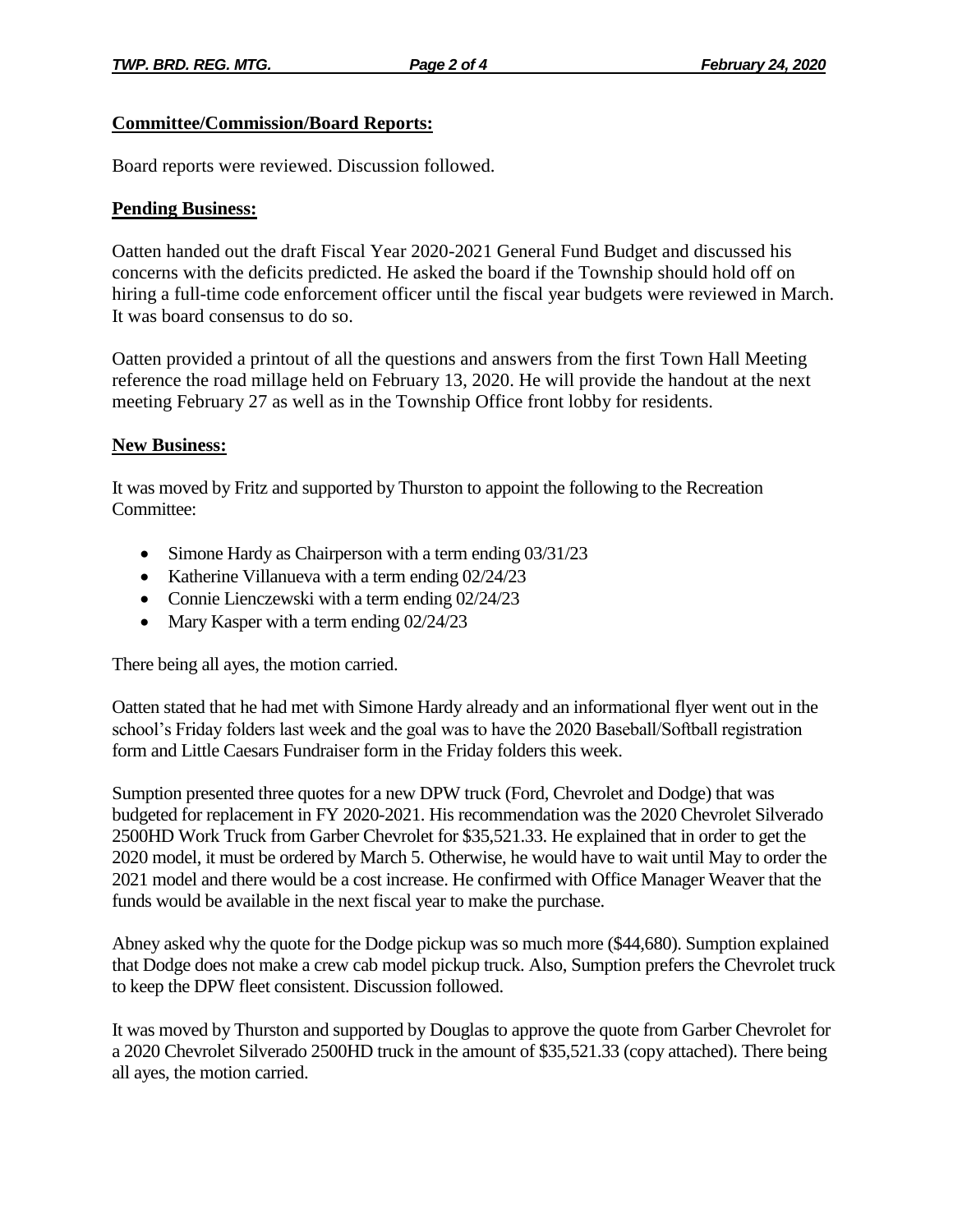It was moved by Abney and supported by Douglas to adopt Ordinance No. 2020-02 amending Chapter 66 Zoning, Article II, Sec. 66-32; Article III, Sec. 66-57; Article IV, Sec. 66-93; and Article VII, Sec. 66-218 (copy attached) in relation to accessory buildings and structures.

| Roll call: | Douglas  | Yes |
|------------|----------|-----|
|            | Westphal | Yes |
|            | Fritz    | Yes |
|            | Abney    | Yes |
|            | Thurston | Yes |
|            |          |     |

There being all ayes, the ordinance was adopted.

# **Public Comments:**

Mike Hanley, Saginaw County Clerk, thanked the board for the invitation to Thursday's meeting; however, he realized that he had a conflict and would not be able to attend.

#### **Director Comments/Updates:**

Oatten informed the board that he had met with Maureen Rose, Office Manager and Luis Medina, Property Manager of Carrollton Village reference having the next Neighborhood Watch meeting at their location. He also provided 100 Identity Theft booklets for their residents and two Neighborhood Watch signs to be installed by Mr. Medina at the entrance to the village. Ms. Rose confirmed that the meeting may be held there on Tuesday, April 14, 2020 at 6:00pm and Oatten also made Ms. Rose a Block Captain for Carrollton Village.

Oatten stated that he would be meeting with Spicer Group that week to finalize the design of the Iron Belle Trailhead.

Oatten was conducting the final steps of a background check on a candidate to fill the full time police officer position vacancy created by Jim Kellett's retirement.

Oatten reminded the board members of the Departmental Meeting date change (due to the Presidential Primary Election) to Thursday, March 12.

# **Board Comments:**

Douglas thanked Oatten for meeting with Carrollton Village. He also stated that he had a resident ask him about the proposed 5-mill road millage and their concerns over whether people could afford it. Douglas asked the board to consider waiving the property tax penalty for the 2020 winter tax collection period as a good-faith gesture to residents who are voting on the proposed 5-Mill Road Millage on March 10. Thurston did not agree with the penalty waiver as residents will have nearly a year to budget accordingly if the road millage passes. Discussion followed.

It was moved by Douglas and supported by Abney that if the proposed 5-Mill Road Millage proposition passes on March 10, to prepare a resolution to waive the 3% property tax penalty for only one time occurring February 14-28, 2021. Abney requested a roll-call vote.